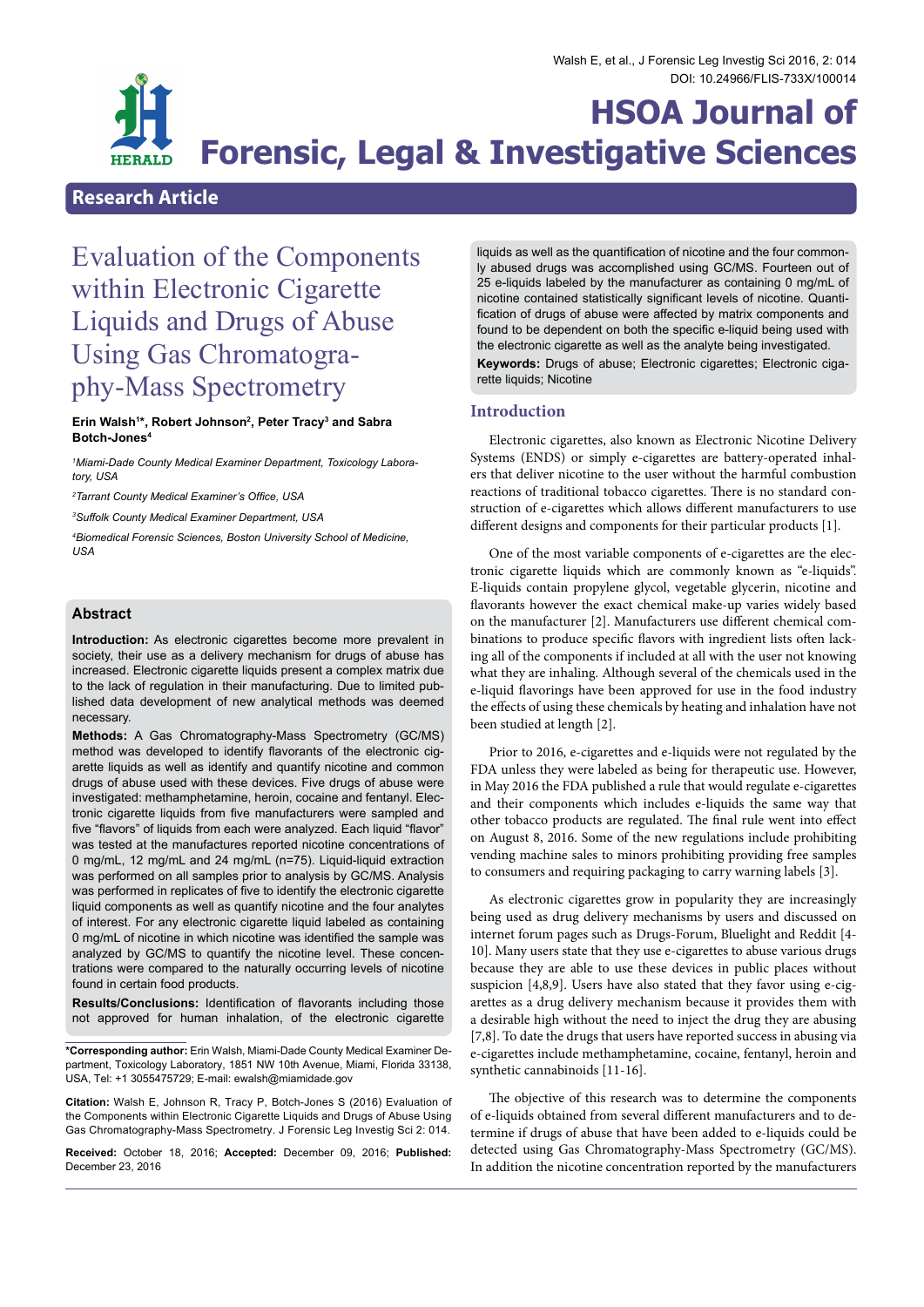• Page 2 of 7 •

was evaluated. Qualitative and quantitative methods have been developed for the analysis of these samples.

# **Experimental**

## **Materials**

Sodium hydroxide, sodium carbonate and High Performance Liquid Chromatography (HPLC) grade chloroform were purchased from Fisher Scientific Inc., (Pittsburgh, PA, USA). Certified reference material of fentanyl, fentanyl-d<sub>5</sub>, nicotine, nicotine-d<sub>4</sub>, methamphetamine, methamphetamine-d<sub>5</sub>, heroin, heroin-d<sub>9</sub>, cocaine and cocaine-d<sub>3</sub> were purchased from Cerilliant Corporation (Round Rock, TX, USA). Purified water was obtained by using a Direct-Q® 3 ultrapure water system from EMD Millipore/Merck KGaA Corporation (Darmstadt, Germany).

The e-liquid samples (Table 1) were purchased from VaporFi® (Miami Lakes, FL, USA), Mt. Baker Vapor® (Lynden, WA, USA), Crazy Vapors© (Augusta, GA, USA), Viking Vapor© (Ben Lomond, CA, USA) and ProVape© (Monroe, WA, USA). The e-liquid samples purchased for analysis were chosen to allow for as much consistency across manufacturers as possible. To facilitate this specific flavors of e-liquids chosen from each manufacturer fell into five different "flavor categories". These included tobacco, menthol, blueberry, vanilla, and chocolate. Three e-liquids from each flavor category were purchased from each manufacturer to evaluate a range of nicotine concentrations (0-24 mg/mL). Table 1 shows the specific e-liquids purchased from each manufacturer with a total of 75 different e-liquid matrices evaluated.

#### **GC/MS instrumentation/parameters**

Gas chromatographic analysis was performed on an Agilent Technologies Inc., 7890A GC System (Santa Clara, CA, USA). Mass spectrometric analysis was performed on an Agilent Technologies Inc., 5975C inert Electron Impact/Chemical Ionization Mass Selective Detector (EI/CI MSD). Data analysis was performed using Agilent MSD Chem Station software (version E.02.02.1431).

The GC/MS parameters were optimized for the detection and quantitation of fentanyl, nicotine, methamphetamine, cocaine and heroin. A RestekRxi®-5HT (Bellefonte, PA, USA) column (30 m x 0.25 mm x 0.25 μm) was used for analysis. A split less injection was used with an injection volume of 1  $\mu$ L an inlet temperature of 250°C and a flow rate of 1.3 mL/minute (min). The oven was held at an initial temperature of 60°C for two minutes, increased to 240°C at a rate of  $30^{\circ}$ C/min and then held for two minutes increased to  $300^{\circ}$ C at a rate of 15°C/min and held for one minute for a total run time of 15 minutes. The MS was operated in scan mode, using electron ionization, a solvent delay of four minutes, a MS quadrupole temperature of 230°C, and a MS source temperature of 150 $^{\circ}$ C.

## **Extraction method**

A Liquid-Liquid Extraction (LLE) was performed which allowed the analytes of interest as well as the e-liquid matrix components to separate into the organic phase for analysis. Two different LLEs were utilized. One was used to identify the e-liquid matrix components while a separate procedure was used to quantify any drugs of abuse. When the goal of the analysis was to identify matrix components 100 μL of e-liquid was pipetted into a disposable glass tube. This sample was then extracted by adding 1 mL of Double Deionized Water (DDW) 70 μL of 10% Sodium Hydroxide (NaOH) and 1.5 mL of

|                                                                                                                                                                                                                                                                                                                                                                                                                                         | 0 mg/mL Nico-<br>tine Content | 12 mg/mL Nico-<br>tine Content | 24 mg/mL Nico-<br>tine Content |  |
|-----------------------------------------------------------------------------------------------------------------------------------------------------------------------------------------------------------------------------------------------------------------------------------------------------------------------------------------------------------------------------------------------------------------------------------------|-------------------------------|--------------------------------|--------------------------------|--|
| VaporFi®                                                                                                                                                                                                                                                                                                                                                                                                                                | Classic Tobacco               | Classic Tobacco                | Classic Tobacco                |  |
|                                                                                                                                                                                                                                                                                                                                                                                                                                         | Menthol Ice                   | Menthol Ice                    | Menthol Ice                    |  |
|                                                                                                                                                                                                                                                                                                                                                                                                                                         | <b>Blueberry Blast</b>        | <b>Blueberry Blast</b>         | <b>Blueberry Blast</b>         |  |
|                                                                                                                                                                                                                                                                                                                                                                                                                                         | Very Vanilla                  | Very Vanilla                   | Very Vanilla                   |  |
|                                                                                                                                                                                                                                                                                                                                                                                                                                         | <b>Chocolate Delight</b>      | <b>Chocolate Delight</b>       | <b>Chocolate Delight</b>       |  |
|                                                                                                                                                                                                                                                                                                                                                                                                                                         | East Coast<br>Tobacco         | East Coast<br>Tobacco          | East Coast<br>Tobacco          |  |
|                                                                                                                                                                                                                                                                                                                                                                                                                                         | Menthol                       | Menthol                        | Menthol                        |  |
| Mt. Baker Vapor <sup>®</sup>                                                                                                                                                                                                                                                                                                                                                                                                            | Blueberry                     | Blueberry                      | Blueberry                      |  |
|                                                                                                                                                                                                                                                                                                                                                                                                                                         | French Vanilla                | French Vanilla                 | French Vanilla                 |  |
|                                                                                                                                                                                                                                                                                                                                                                                                                                         | Cookie Blaster                | Cookie Blaster                 | Cookie Blaster                 |  |
|                                                                                                                                                                                                                                                                                                                                                                                                                                         | Cured Tobacco                 | Cured Tobacco                  | Cured Tobacco                  |  |
|                                                                                                                                                                                                                                                                                                                                                                                                                                         | Menthol                       | Menthol                        | Menthol                        |  |
| Crazy Vapors <sup>®</sup>                                                                                                                                                                                                                                                                                                                                                                                                               | Blueberry                     | Blueberry                      | Blueberry                      |  |
|                                                                                                                                                                                                                                                                                                                                                                                                                                         | French Vanilla                | French Vanilla                 | French Vanilla                 |  |
|                                                                                                                                                                                                                                                                                                                                                                                                                                         | Double Chocolate              | Double Chocolate               | Double Chocolate               |  |
|                                                                                                                                                                                                                                                                                                                                                                                                                                         | Tobacco                       | Tobacco                        | Tobacco                        |  |
|                                                                                                                                                                                                                                                                                                                                                                                                                                         | Menthol Tobacco               | Menthol Tobacco                | Menthol Tobacco                |  |
| Viking Vapors <sup>®</sup>                                                                                                                                                                                                                                                                                                                                                                                                              | Blueberry                     | Blueberry                      | Blueberry                      |  |
|                                                                                                                                                                                                                                                                                                                                                                                                                                         | Vanilla                       | Vanilla                        | Vanilla                        |  |
|                                                                                                                                                                                                                                                                                                                                                                                                                                         | Chocolate                     | Chocolate                      | Chocolate                      |  |
| ProVape <sup>®</sup>                                                                                                                                                                                                                                                                                                                                                                                                                    | Ken's Tobacco                 | Ken's Tobacco                  | Ken's Tobacco                  |  |
|                                                                                                                                                                                                                                                                                                                                                                                                                                         | <b>Icy Menthol</b>            | Icy Menthol                    | Icy Menthol                    |  |
|                                                                                                                                                                                                                                                                                                                                                                                                                                         | <b>Frosted Blueberry</b>      | <b>Frosted Blueberry</b>       | <b>Frosted Blueberry</b>       |  |
|                                                                                                                                                                                                                                                                                                                                                                                                                                         | Simply Vanilla                | Simply Vanilla                 | Simply Vanilla                 |  |
|                                                                                                                                                                                                                                                                                                                                                                                                                                         | Chocolate                     | Chocolate                      | Chocolate                      |  |
| Table 1: E-liquids samples analyzed.<br>$\mathcal{L}$ and $\mathcal{L}$ $\mathcal{L}$ $\mathcal{L}$ $\mathcal{L}$ and $\mathcal{L}$ and $\mathcal{L}$ and $\mathcal{L}$ and $\mathcal{L}$<br>$\mathbf{A} \times \mathbf{B}$ . The set of the set of the set of the set of the set of the set of the set of the set of the set of the set of the set of the set of the set of the set of the set of the set of the set of the set of the |                               |                                |                                |  |

All e-liquid samples were analyzed by GC/MS to determine their components. Samples in bold font were used for quantitative analysis by GC/MS.

chloroform. The sample was then vortexed for ten seconds and 1 mL of the chloroform layer was pipetted into an auto sampler vial for analysis by GC/MS.

When the goal of analysis was to quantify drugs of abuse 100μL of e-liquid matrix was pipetted into a disposable glass tube and then spiked with a working stock solution. The working stock solution was prepared from standards of fentanyl, methamphetamine, heroin and cocaine in methanol at a concentration of 100 μg/mL. This spiked sample was then extracted by adding 1 mL of DDW, 30 μL of 2% Sodium Carbonate ( $\text{Na}_2\text{CO}_3$ ) and 1.5 mL of chloroform. This sample was then vortexed for ten seconds and 1 mL of the chloroform layer was pipetted into an auto sampler vial for analysis by GC/MS.

#### **Method validation**

A six point calibration curve was generated with a range of 20-300 μg/mL for the analytes nicotine, methamphetamine, cocaine, heroin and fentanyl in an e-liquid matrix containing 0 mg/mL of nicotine. "Unknown" samples were prepared in replicates of five by spiking a solution of methamphetamine, cocaine, heroin and fentanyl at a concentration of 150 μg/mL into e-liquid matrix samples with a nicotine concentration of 24 mg/mL (Table 1).

All samples were spiked with an internal standard solution of methamphetamine- $d_s$ , cocaine- $d_s$ , heroin- $d_s$ , fentanyl- $d_s$ , and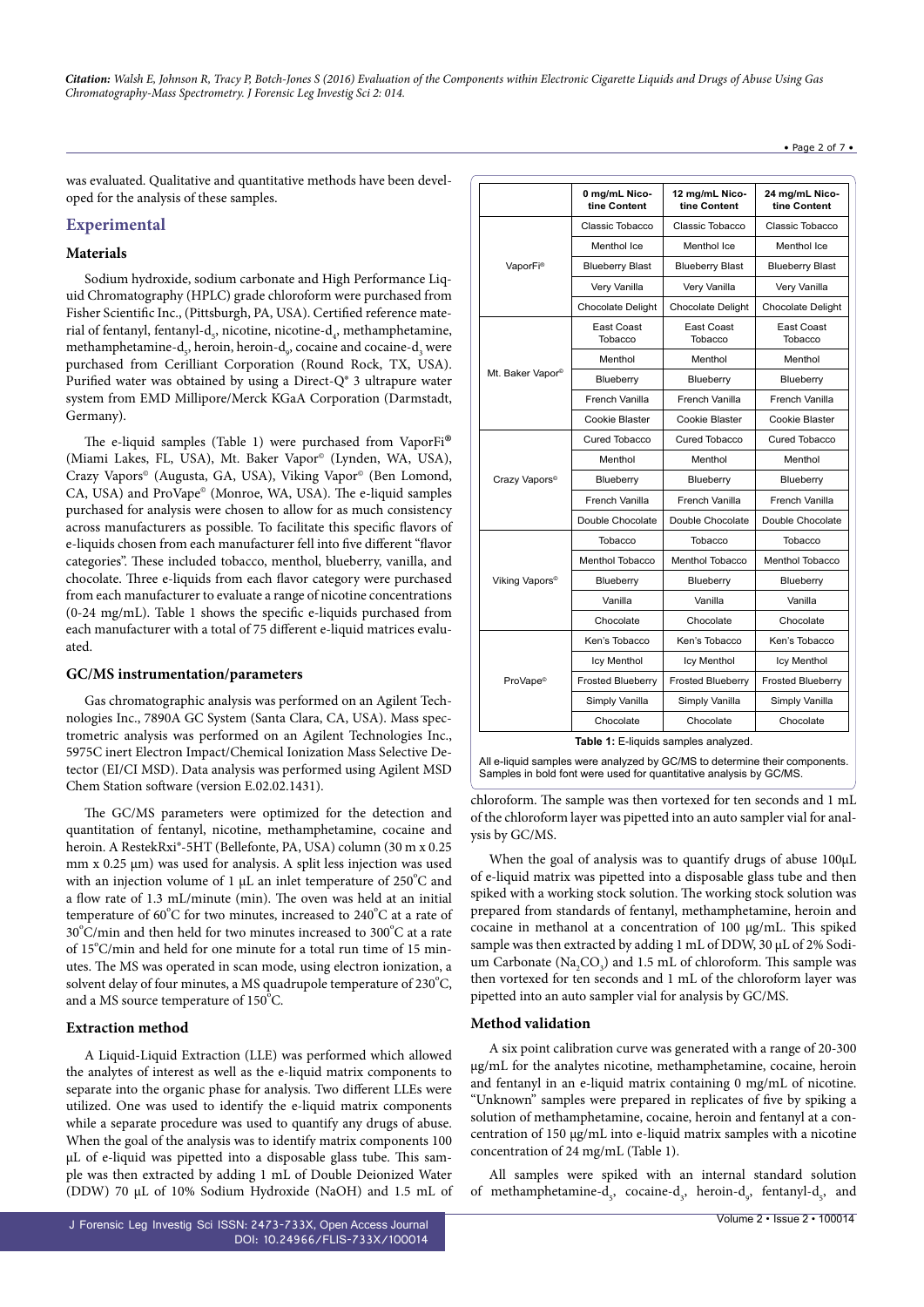• Page 3 of 7 •

nicotine-d<sub>4</sub> at a concentration of 100 μg/mL. The Limit of Detection (LOD), Limit of Quantitation (LOQ), coefficient of determination (R2 ) and the accuracy of the calculated "unknown" concentrations were determined using Chem Station integrator available in the MSD Chem Station software.

## **Results**

# **Qualitative results**

The e-liquid samples were evaluated by GC/MS to determine the components of the e-liquid matrix and over 40 different compounds were detected in addition to the manufacturer stated nicotine and propylene glycol. Tables 2 through 6 reflect the flavorants that were detected in each e-liquid sample by flavor category.

| <b>E-liquid Sample</b>                             | <b>Flavorant Compounds</b>                                                 |  |
|----------------------------------------------------|----------------------------------------------------------------------------|--|
| VaporFi® Classic Tobacco                           | Cinnamic acid, methylester; β-damascone                                    |  |
| Mt. Baker Vapor <sup>®</sup> East Coast<br>Tobacco | Trimethylpyrazine; tetramethylpyrazine;<br>menthol; ß-citronellol; quaniol |  |
| Crazy Vapors <sup>®</sup> Cured Tobacco            | Trimethylpyrazine; tetramethylpyrazine;<br>gluethimide                     |  |
| <b>Viking Vapor Tobacco</b>                        | Piperonal                                                                  |  |
| Pro Vape <sup>®</sup> Ken's Tobacco                | Benzophenone; Tetramethylpyrazine; Men-<br>thol; Guaniol; Cinnamaldehyde   |  |

**Table 2: Detected E-liquid Flavorants.** 

Flavorants detected in the tobacco flavor category e-liquid samples. Identification of flavorants were made by comparing the mass spectrum of the suspected flavorant to mass spectra from the National Institute of Standards and Technology library (NIST, Gaithersburg, MD, USA).

| <b>E-liquid Sample</b>                     | <b>Flavorant Compounds</b>                                 |  |
|--------------------------------------------|------------------------------------------------------------|--|
| VaporFi <sup>®</sup> Menthol Ice           | Eucalyptol; Menthol                                        |  |
| Mt. Baker Vapor <sup>®</sup> Menthol       | Menthol                                                    |  |
| Crazy Vapors <sup>®</sup> Menthol          | Menthol                                                    |  |
| Viking Vapors <sup>®</sup> Menthol Tobacco | Menthol; Piperonal; Benzyl Benzoate                        |  |
| Pro Vape <sup>®</sup> Icy Menthol          | Benzyl alcohol; Menthol; Cinnamalde-<br>hyde; Benzophenone |  |

**Table 3:** Detected E-liquid flavorants.

Flavorants detected in the menthol flavor category e-liquid samples. Identification of flavorants were made by comparing the mass spectrum of the suspected flavorant to mass spectra from the NIST library.

| <b>E-liquid Sample</b>                 | <b>Flavorant Compounds</b>                                                         |  |  |
|----------------------------------------|------------------------------------------------------------------------------------|--|--|
| VaporFi® Blueberry Blast               | Benzyl alcohol; β-linalool; men-<br>thol; cis-geraniol; β-damascenone;<br>davanone |  |  |
| Mt. Baker Vapor <sup>®</sup> Blueberry | Benzyl alcohol; tetra methyl pyrazine;<br>β-linalool; menthol; benzophenone        |  |  |
| Crazy Vapors <sup>®</sup> Blueberry    | β-linalool; cis-jasmone; glutethimide                                              |  |  |
| Viking Vapors <sup>®</sup> Blueberry   | Benzyl alcohol; ß-linalool                                                         |  |  |
| ProVape <sup>®</sup> Frosted Blueberry | Benzyl alcohol; ß-linalool; benzophe-<br>none                                      |  |  |

**Table 4:** Detected E-liquid flavorants.

Flavorants detected in the blueberry flavor category e-liquid samples. Identification of flavorants were made by comparing the mass spectrum of the suspected flavorant to mass spectra from the NIST library.

## **Quantitative results**

A six point calibration curve was generated over the range of 20 μg/ mL-300  $\mu$ g/mL and used to determine the LOD, LOQ and the R<sup>2</sup> value

J Forensic Leg Investig Sci ISSN: 2473-733X, Open Access Journal DOI: [10.24966/FLIS-733X/100014](http://dx.doi.org/10.24966/FLIS-733X/100014)

| <b>E-liquid Sample</b>                      | <b>Flavorant Compounds</b>                                                                      |  |
|---------------------------------------------|-------------------------------------------------------------------------------------------------|--|
| VaporFi® Very Vanilla                       | Anethole; piperonal                                                                             |  |
| Mt. Baker Vapor <sup>®</sup> French Vanilla | Piperonal                                                                                       |  |
| Crazy Vapors <sup>®</sup> French Vanilla    | 4-methoxy-benzaldehyde                                                                          |  |
| Viking Vapors <sup>®</sup> Vanilla          | Butanoic acid; 3-methyl-3-methylbuty-<br>lester (apple oil); butyl butyryl lactate;<br>vanillin |  |
| Pro Vape <sup>®</sup> Simply Vanilla        | Anise alcohol; vanillin; benzophenone                                                           |  |
| Table 5: Detected E-liquid flavorante       |                                                                                                 |  |

**Table 5:** Detected E-liquid flavorants.

Flavorants detected in the vanilla flavor category e-liquid samples. Identification of flavorants were made by comparing the mass spectrum of the suspected flavorant to mass spectra from the NIST library.

| <b>E-liquid Sample</b>                      | <b>Flavorant Compounds</b>                                                               |  |
|---------------------------------------------|------------------------------------------------------------------------------------------|--|
| VaporFi® Chocolate Delight                  | Benzyl alcohol                                                                           |  |
| Mt. Baker Vapor <sup>®</sup> Cookie Blaster | Menthol; piperonal; benzophenone                                                         |  |
| Crazy Vapors <sup>®</sup> Double Chocolate  | Trimethylpyrazine; benzyl alcohol;<br>tetramethylpyrazine; glutethimide                  |  |
| Viking Vapors <sup>®</sup> Chocolate        | Trimethylpyrazine; tetramethylpyrazine                                                   |  |
| Pro Vape <sup>®</sup> Chocolate             | Trimethylpyrazine; benzyl alcohol;<br>tetramethylpyrazine; piperonal; benzyl<br>benzoate |  |

**Table 6:** Detected E-liquid flavorants.

Flavorants detected in the chocolate flavor category e-liquid samples. Identification of flavorants were made by comparing the mass spectrum of the suspected flavorant to mass spectra from the NIST library.

for each target analyte, methamphetamine, cocaine, nicotine, heroin and fentanyl. Figure 1 shows a combined calibration curve for the analytes nicotine, cocaine, heroin and fentanyl. Methamphetamine was unable to be quantified due to interference from the e-liquid matrix.



**Figure 1:** Calibration curve of nicotine, cocaine, heroin, and fentanyl.

Five of the six points generated were used in the calibration curve, with the lowest calibrator falling below the established LOQ. The R2 value for each analyte fell above the acceptable limit of 0.98.

It was determined that the LOD for this instrument and method was 1 μg/mL, and the LOQ was set at 30 μg/mL. The LOD was determined by analyzing a set of samples spiked at varying concentrations to determine the lowest concentration where the instrument was able to consistently detect the analytes of interest. The LOQ was set at 30 µg/mL due to the fact that the lowest calibration point initially used (20 μg/mL) was unable to be integrated by the software consistently and therefore unable to be quantified for all target analytes. The  $\mathbb{R}^2$ values for each of the analytes able to be quantified all fell above the acceptable value of 0.9800 with the  $R^2$  value for nicotine being 0.9975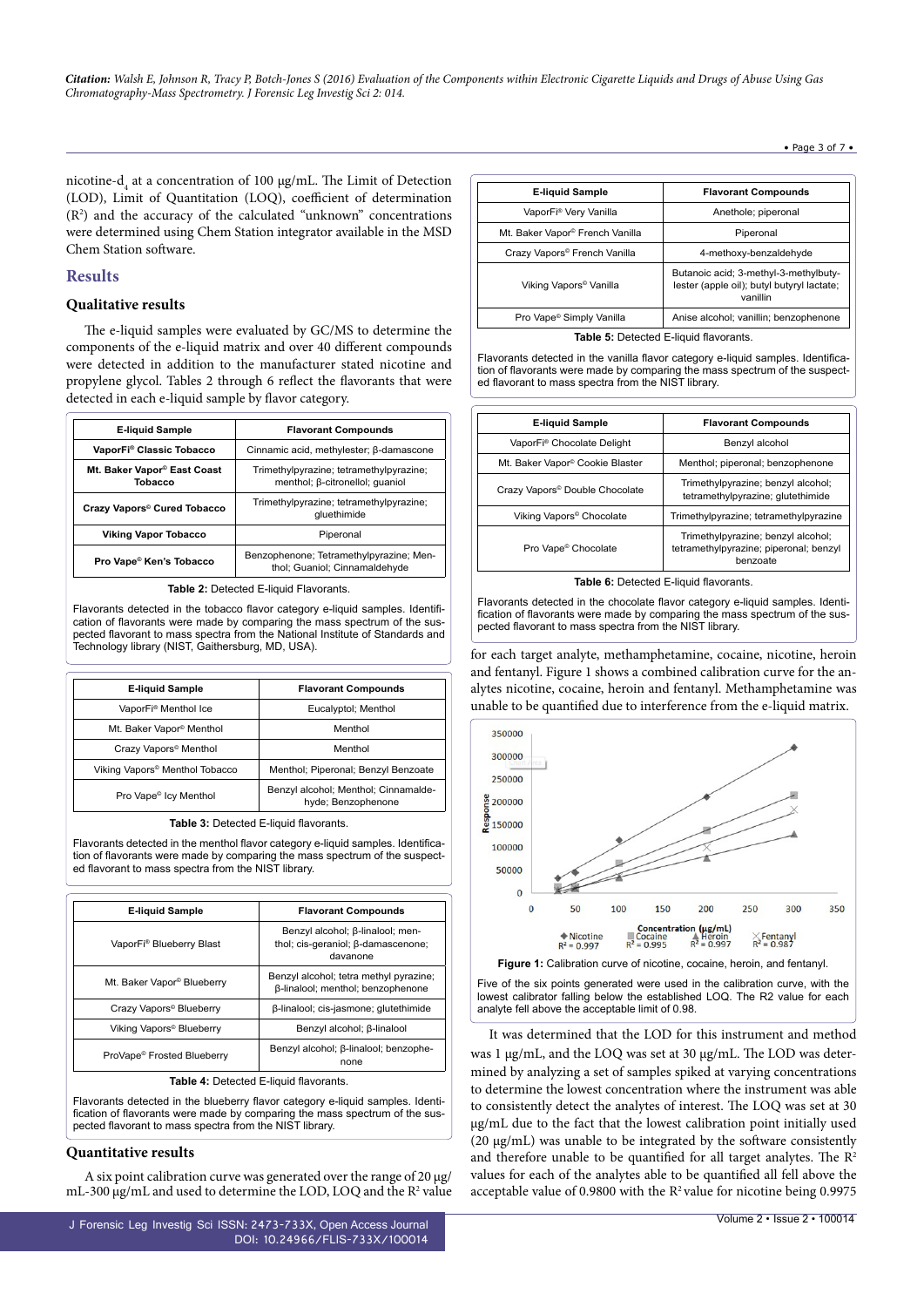for cocaine being 0.9955 for heroin being 0.9971, and for fentanyl being 0.9879.

The accuracy of the "unknown" samples was determined by comparing the calculated concentration of each analyte to the target concentration of 150 μg/mL. The concentrated values determined to be greater than ±20% was considered to be inaccurate. The results of the accuracy calculations can be seen in table 7.

Twenty-five of the 75 e-liquid samples analyzed were stated by manufacturers to contain 0 mg/mL of nicotine. Of those 25 samples, only six contained no detectable nicotine five contained detectable levels of nicotine that fell below the LOQ and 14 contained detectable and quantifiable concentrations of nicotine. A t-test was conducted to determine if there was a statistical difference between the levels of nicotine in the 14 e-liquid sample compared to food products naturally containing nicotine (e.g. eggplant). A mean concentration of 0.1  $\mu$ g/ mL was found in eggplant samples and was used in the t-test calculations [17].

## **Discussion**

#### **Liquid-liquid extractions**

At the time of this research much of the published literature on extracting e-liquids involved diluting the e-liquid in a solvent and analyzing the diluted mixture [18]. It was determined that a cleaner extraction technique would be beneficial when attempting to quantifiy the drugs of abuse added to the e-liquid samples so a liquid-liquid extraction technique was developed. Two different Liquid-Liquid Extractions (LLE) were performed for analysis by GC/MS.

In the LLE to determine the components of the e-liquid matrices, a 10% Sodium Hydroxide (NaOH) base was used. In the LLE to quantify the drugs of abuse added to the e-liquid matrices a 2% Sodium Carbonate ( $\text{Na}_2\text{CO}_3$ ) base was used. Two extraction methods was necessary to prevent degradation of heroin due to an overly basic pH and therefore affecting quantitation. However this resulted in two different chromatograms of the same sample (Figure 2) due to the differences in the strength of the two bases. Although two distinct chromatograms were produced it did provide additional information regarding the e-liquid matrices. The LLE utilizing 10% NaOH provided more information regarding the components of the e-liquid matrix when compared to the 2%  $\text{Na}_{2}\text{CO}_{3}$ . It is possible that the use of a third base may provide an even greater amount of information regarding the components than either of these two methods.

#### **E-liquid components**

Manufacturers of e-liquids typically list only propylene glycol, vegetable glycerin and nicotine as ingredients and leave out all of the

|                                                 | Nicotine (mg/mL)        | Cocaine (µg/mL)     | Heroin (µg/mL)      | Fentanyl (µg/mL)    |
|-------------------------------------------------|-------------------------|---------------------|---------------------|---------------------|
| VaporFi® Classic Tobacco                        | 29.38-30.26 (29.98)     | 134.2-142.1 (141.1) | 133.9-138.8 (135.5) | 156.0-168.1 (170.9) |
| VaporFi <sup>®</sup> Menthol Ice                | 26.46-29.92 (28.38)     | 119.9-138.3 (127.8) | 84.25-99.69 (90.36) | 153.2-178.8 (164.1) |
| VaporFi® Blueberry Blast                        | 25.67-28.54 (26.45)     | 103.9-116.8 (111.2) | 126.9-145.6 (136.3) | 141.2-153.5 (149.4) |
| VaporFi® Very Vanilla                           | 26.23-27.56 (27.09)     | 119.3-126.9 (124.1) | 122.6-132.9 (127.8) | 152.8-158.9 (155.1) |
| VaporFi® Chocolate Delight                      | 25.20-25.92 (25.53)     | 103.9-118.5 (111.8) | 113.8-136.3 (126.3) | 147.7-154.9 (151.7) |
| Mt. Baker Vapor <sup>®</sup> East Coast Tobacco | 26.05-29.54 (26.88)     | 113.8-135.2 (116.7) | 129.3-151.2 (131.3) | 151.9-165.2 (149.3) |
| Mt. Baker Vapor <sup>®</sup> Menthol            | 32.24-32.65 (32.39)     | 132.8-141.7 (137.5) | 111.3-126.8 (120.1) | 179.2-211.8 (199.7) |
| Mt. Baker Vapor <sup>®</sup> Blueberry          | 27.43-30.25 (29.09)     | 111.9-127.8 (118.8) | 101.4-114.7 (106.3) | 150.8-161.4 (156.2) |
| Mt. Baker Vapor <sup>®</sup> French Vanilla     | 24.07-27.61 (26.46)     | 94.46-118.6 (109.2) | 105.5-133.7 (124.4) | 120.2-151.0 (137.9) |
| Mt. Baker Vapor <sup>®</sup> Cookie Blaster     | 20.39-21.78 (21.14)     | 68.53-77.59 (73.33) | 71.51-83.39 (77.65) | 75.70-98.71 (87.07) |
| Crazy Vapors <sup>®</sup> Cured Tobacco         | 10.82-12.01 (11.58)     | 133.2-139.7 (135.1) | 121.0-126.3 (122.4) | 101.4-104.1 (102.5) |
| Crazy Vapors <sup>®</sup> Menthol               | $8.33 - 8.53$ $(-8.46)$ | 102.3-112.7 (108.3) | 124.1-131.6 (128.2) | 84.58-92.57 (88.28) |
| Crazy Vapors <sup>®</sup> Blueberry             | 9.28-10.19 (9.59)       | 133.3-144.1 (138.9) | 119.2-131.4 (125.8) | 115.6-123.6 (119.2) |
| Crazy Vapors <sup>®</sup> French Vanilla        | $8.49 - 9.44(-9.1)$     | 155.5-167.2 (162.1) | 177.8-184.7 (181.3) | 167.9-174.9 (171.8) |
| Crazy Vapors <sup>®</sup> Double Chocolate      | $9.03 - 10.19(9.65)$    | 147.8-164.5 (156.5) | 161.3-178.6 (170.5) | 128.5-144.7 (142.9) |
| Viking Vapors <sup>®</sup> Tobacco              | 11.35-12.29 (11.72)     | 102.2-104.9 (103.9) | 122.7-129.3 (126.4) | 63.31-72.07 (68.19) |
| Viking Vapors <sup>®</sup> Menthol Tobacco      | 12.50-13.16 (12.81)     | 117.6-126.2 (120.5) | 130.4-140.8 (136.6) | 93.16-99.52 (96.51) |
| Viking Vapors <sup>®</sup> Blueberry            | 12.75-13.66 (13.21)     | 143.5-145.5 (143.6) | 121.2-125.5 (123.3) | 116.0-126.6 (123.3) |
| Viking Vapors <sup>®</sup> Vanilla              | 12.27-13.62 (12.77)     | 171.1-176.2 (174.3) | 193.7-197.9 (195.7) | 170.1-182.3 (177.1) |
| Viking Vapors <sup>®</sup> Chocolate            | 13.16-14.07 (13.54)     | 150.7-159.9 (154.5) | 160.6-164.9 (162.6) | 125.3-131.9 (128.3) |
| ProVape <sup>®</sup> Ken's Tobacco              | 17.61-18.20 (18.02)     | 150.7-156.6 (153.8) | 138.1-145.0 (142.5) | 134.4-141.3 (138.9) |
| ProVape <sup>®</sup> Icy Menthol                | 15.56-16.45 (15.95)     | 152.7-158.1 (154.9) | 150.4-154.6 (151.8) | 170.8-176.3 (173.4) |
| ProVape <sup>®</sup> Frosted Blueberry          | 16.39-18.15 (17.16)     | 138.6-146.9 (143.9) | 117.8-136.9 (127.6) | 117.9-124.8 (120.4) |
| ProVape <sup>®</sup> Simply Vanilla             | 14.86-15.18 (14.99)     | 169.9-177.8 (174.6) | 177.1-192.7 (183.9) | 188.3-199.3 (194.9) |
| ProVape <sup>®</sup> Chocolate                  | 15.10-16.39 (15.63)     | 156.3-161.9 (160.1) | 165.5-171.2 (168.1) | 100.2-104.8 (102.6) |

**Table 7:** Calculated concentrations of "Unknown" samples.

The range of concentrations for each analyte in each matrix is shown with the average value being shown in parentheses (). Calculated concentrations that fell outside of the ±20% of 150 μg/mL range (cocaine, heroin, and fentanyl) and 24 mg/mL (nicotine) are in bold and italic font.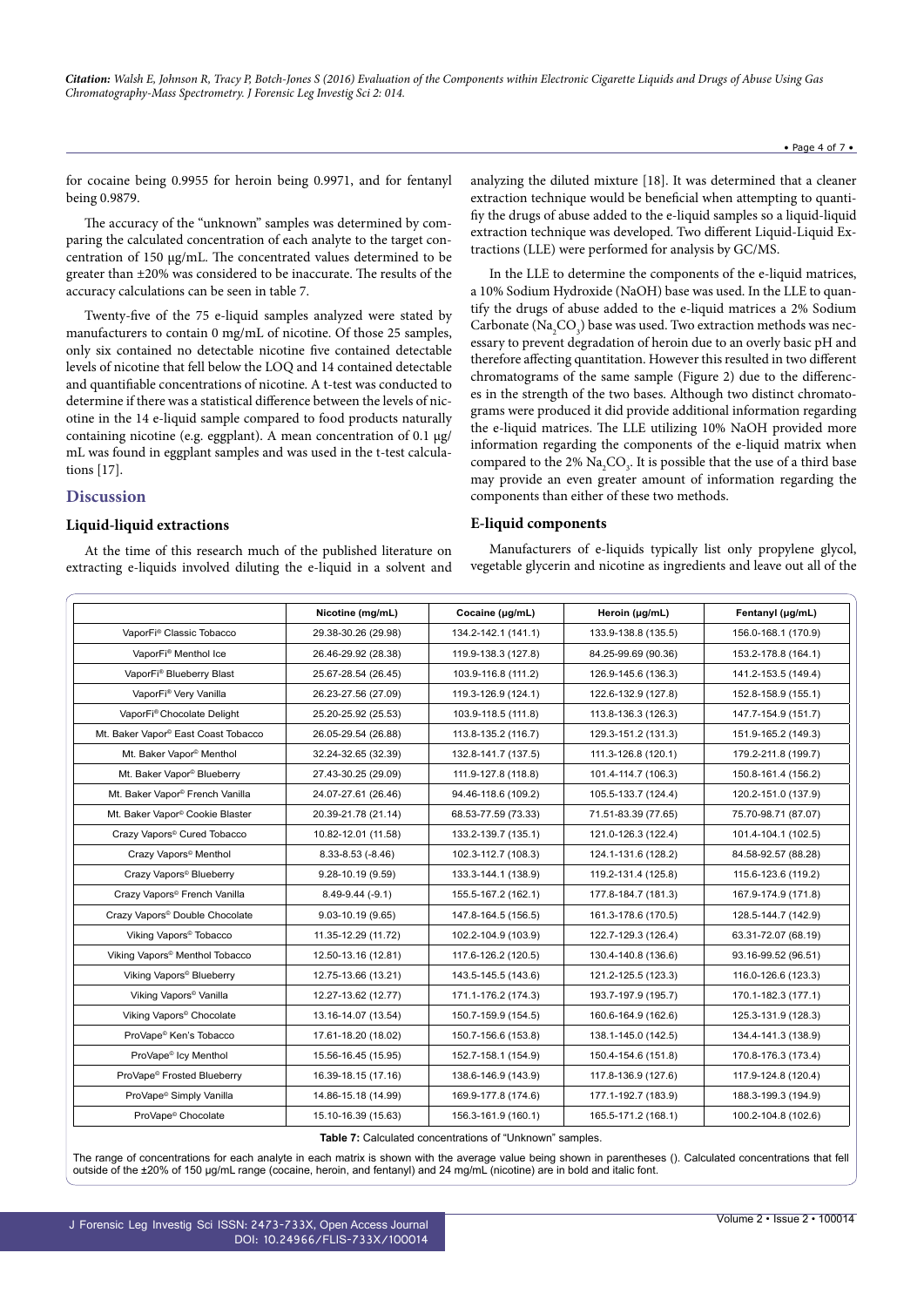specific natural and artificial flavorants used. Analysis by GC/MS to determine the flavorants used in these e-liquids detected over 40 different compounds in addition to propylene glycol and nicotine. In the 75 e-liquids tested none of the drugs of abuse being investigated, aside from nicotine were detected in the unspiked samples. Vegetable



Bottom: Liquid-liquid extraction using 10% NaOH as the base. The 10% NaOH allows more information to be gathered about the e-liquid sample, however, the 2%  $\mathsf{Na}_2\mathsf{CO}_3$  is necessary to use for successful quantitation of heroin.

glycerin was not detected in any of the samples, but was reportedly present in all samples according to the manufacturer's labels. The vegetable glycerin may not have been detected because its concentration was very low compared with the other components or this may have been a limitation of the method. Of the flavorants listed (Tables 2-6) 96% of them are approved by the FDA for use as additives in food or cosmetic products [19]. However one compound glutethimide which was detected in all of the Crazy Vapors<sup>®</sup> Double Chocolate, Crazy Vapors© Cured Tobacco and Crazy Vapors© Blueberry e-liquids is a Schedule II substance controlled by the DEA [19]. Identification of nicotine and flavorants used in the e-liquids was made by comparing the experimental mass spectra to the spectra found in the NIST library.

While glutethimide was only detected in nine of the 75 e-liquid matrices, it was the fourth most abundant peak in those matrices and provided a spectra that showed the same ions present in the spectra found in the NIST library. Detection of this flavorant provides just one of several reasons why e-liquids needed stricter regulations. At the time of this research, manufacturers were not responsible for following any regulations in the preparation of their e-liquids [20]. One manufacturer, VaporFi® claims to use only FDA approved ingredients but this was not a requirement nor was common practice [21].

Even though there were no regulations surrounding e-liquids, some manufacturers had already removed certain flavorants that have been shown to cause damage to the airway when inhaled [22]. According to the Centers for Disease Control and Prevention (CDC) diacetyl, which is commonly used to give microwave popcorn its butter flavor has been shown to cause damage to the airways in animals during toxicology studies [22]. Diacetyl has been used in e-liquid flavors that have a creamy or buttery flavor; however, many manufacturers no longer use this flavorant and make a point to state so on their web pages.

The flavorants detected in the e-liquid matrices that are approved by the FDA still may not be safe to use as additives in e-liquids. Those flavorants were approved by the FDA for use as additives in food to be consumed orally and not necessarily by inhalation [19]. In e-cigarettes however those compounds are vaporized and inhaled and there is little published data on the effects that inhalation of those compounds has on the human body. Further research needs to be conducted involving these flavorants to determine their toxicity by vaporization and inhalation before they can be deemed safe to use in e-liquids.

In addition to detecting over 40 compounds in the e-liquid matrices tested, it was observed that there was little consistency between manufacturers. The greatest consistency between manufacturers was observed in the menthol flavor category. Menthol was detected in e-liquids from all five manufacturers in the menthol flavor category however, menthol was also detected by at least one manufacturer in the tobacco, blueberry and chocolate flavor categories (Tables 2-6). With the exception of menthol, the inconsistency in the flavorants used by different manufacturers within the same flavor category and even between different flavor categories within the same manufacturer is concerning. While complete consistency was not expected across manufacturers due to the fact that each manufacturer is attempting to produce their own unique product it further goes to show how little users know about these substances which they are inhaling.

There is also no discernable pattern for certain flavorants used by multiple manufacturers. For example, piperonal is used in four of the five different flavor categories. It is used by Viking Vapors<sup>®</sup> in their tobacco and menthol flavors but not in blueberry, vanilla or chocolate flavors. However, Mt. Baker Vapor® used piperonal in their vanilla and chocolate flavors but not in their tobacco, menthol or blueberry flavors. This lack of consistency within flavor categories and within manufacturers makes it impossible for users to determine what is actually in the product they are consuming.

## **Qualitative analysis of spiked samples**

All of the spiked e-liquid samples were prepared in a matrix that was stated by the manufacturer to contain 24 mg/mL of nicotine. This resulted in a nicotine peak of such a high abundance that it masked nearly every other component of the e-liquid matrix, including the drugs of abuse. The nicotine peak was so abundant that the spiked e-liquid sample chromatogram was nearly identical to the unspiked e-liquid chromatogram. However, when the nicotine peak was ignored and the chromatogram was zoomed along the baseline, the peaks of the spiked drugs of abuse were observed (Figure 3).

These chromatograms demonstrate the importance of knowing the retention times of common drugs of abuse that may be added to e-liquids. For the method used in this analysis the retention time of cocaine is 10.451 minutes, heroin is 13.261 minutes and fentanyl is 13.701 minutes. While the peaks for the drugs of abuse spiked into the e-liquid sample are much lower in abundance when compared to the nicotine peak they were still able to be recognized and integrated by the Chem Station integrator. This demonstrates that if the retention times of common drugs of abuse are not known it is possible that they may be missed by an analyst in routine casework. The fragmentation pattern of the analytes of interest is also important in identifying the analyte in a complex e-liquid matrix. By extracting the ions of interest it is possible to separate the analyte of interest from the matrix as was seen with methamphetamine.

Another possible issue with the qualitative analysis of spiked e-liquid samples is interference from the e-liquid matrix masking drugs of abuse. In this study the retention time of methamphetamine (5.530 minutes) was very similar to both menthol (5.490 minutes) and ethyl maltol (5.587 minutes). This resulted in a lack of resolution of methamphetamine and detection until reaching a concentration of over 100 μg/mL. Figure 4 shows the methamphetamine peak in a spiked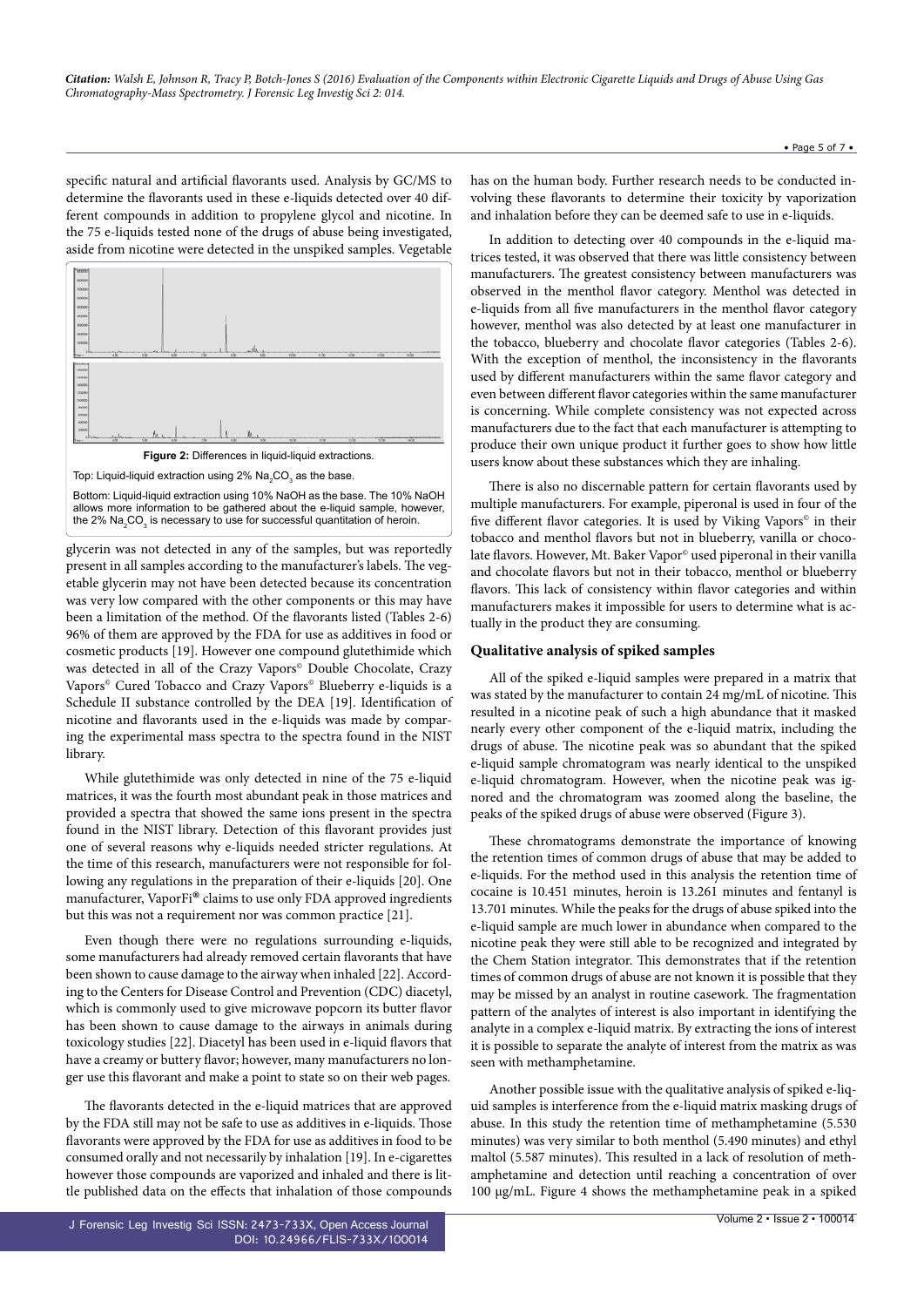

Middle: spiked VaporFi® Very Vanilla sample.

Bottom: spiked VaporFi® Very Vanilla sample zoomed in to show peaks of drugs of abuse used for quantitation.

VaporFi® Very Vanilla sample. In this chromatogram it can be seen that the methamphetamine peak is just barely resolved from the ethyl maltol peak and if the baseline is zoomed in it is possible to see that the two peaks are not completely resolved.

This interference issue indicates a need to further optimize the extraction technique and/or the GC/MS parameters to allow for better resolution of the peaks. This also indicates that it is possible for drugs of abuse to be present in e-liquid samples without being detected depending upon the concentration of the drug, what the drug and the e-liquid matrix being anlayzed.

## **Quantitative analysis of spiked samples**

The accuracy of the calculated concentrations of the drugs being investigated varied widely based on e-liquid matrix as well as which analyte was being quantified. In general the calculated concentrations for cocaine and fentanyl were less accurate than those for heroin. With regard to e-liquid matrices, e-liquid samples that fell in the flavor categories of menthol and vanilla were less accurate than the e-liquid samples that fell in the flavor categories of tobacco, blueberry and chocolate (Table 7).



This chromatogram shows that the methamphetamine peak is unable to be completely resolved from the e-liquid component ethyl maltol.

The components of the e-liquid matrix generally eluted in under nine minutes while cocaine, heroin and fentanyl eluted in over nine minutes. This may have affected the calculated concentrations. For the VaporFi® and Mt. Baker Vapor© e-liquid samples the calculated concentrations of cocaine, heroin and fentanyl increased the further compound is eluted after the matrix components. However, for the Crazy Vapors©, Viking Vapors© and ProVape© samples the calculated

J Forensic Leg Investig Sci ISSN: 2473-733X, Open Access Journal DOI: [10.24966/FLIS-733X/100014](http://dx.doi.org/10.24966/FLIS-733X/100014)

concentrations of cocaine, heroin and fentanyl tended to decrease the further the compound eluted after the matrix components (Table 7).

The complexity of the e-liquid matrix also appeared to have an effect on the calculated concentrations. Figure 5 shows a chromatogram of a spiked Mt. Baker Vapor© Cookie Blaster sample. The calculated concentrations for all three analytes in this matrix fell well below the actual spiked concentration of 150 μg/mL as can be seen in table 7. This is also a more complex e-liquid matrix compared to the Vapor-Fi® Very Vanilla sample seen in figures 6 and 7 indicating that the complexity of the e-liquid matrix plays a role in the ability to quantify drugs of abuse added to e-liquids.

To calculate the amount of nicotine present in the e-liquid samples used for quantitative analysis the calibration curve needed to be extrapolated to reach the manufacturer stated 24 mg/mL to keep from saturating the column and to prevent carryover into subsequent samples. Of the 25 e-liquid samples used for quantitative analysis, 18 of the calculated nicotine concentrations fell outside of the ±20% acceptable accuracy range. Three of those 18 samples had calculated nicotine concentrations exceeding 24 mg/mL ±20% (27.43-32.65 mg/mL) and the remaining 15 samples had calculated nicotine concentrations lower than 24 mg/mL ±20% (8.33-18.20 mg/mL). The VaporFi® samples had the greatest number of matrices (four) where the calculated nicotine concentration fell within the acceptable range followed by Mt. Baker Vapor<sup>®</sup> which had three matrices fall within the acceptable range. None of the Crazy Vapors®, Viking Vapors® or ProVape® matrices fell within the acceptable accuracy range for nicotine concentration.



**Figure 5:** Chromatogram of Mt. Baker Vapor© Cookie Blaster sample zoomed in to show analytes of interest.



The nicotine concentration was also calculated for e-liquid matrices that were labeled by the manufacturer as containing 0 mg/mL of nicotine where nicotine was detected. Of the 25 e-liquid matrices labeled as containing 0 mg/mL, 19 of those contained detectable levels of nicotine and 14 of those contained quantifiable levels of nicotine (31.92-415.58 μg/mL). The calculated nicotine concentrations (range: 31.92-415.58 µg/mL, mean: 113.50 μg/mL) were then compared to levels of nicotine found naturally in vegetables belonging to the nightshade family, specifically eggplant [17]. Nicotine levels in air pollution were also considered when conducting this comparison however, the levels of nicotine calculated from air pollution fell so far below the calibration range that it was excluded from further calculations [23].

Of the 14 e-liquid matrices that contained quantifiable levels of nicotine all had statistically higher levels of nicotine than those found naturally in eggplant  $(0.1 \mu g/mL)$ . This is an important finding because consumers who use these products are under the impression that they are using a product that contains no nicotine. More research is needed to determine if the concentration of nicotine present would have a significant effect on a consumer. However, there is a potential that the nicotine present in these samples may keep a user who is